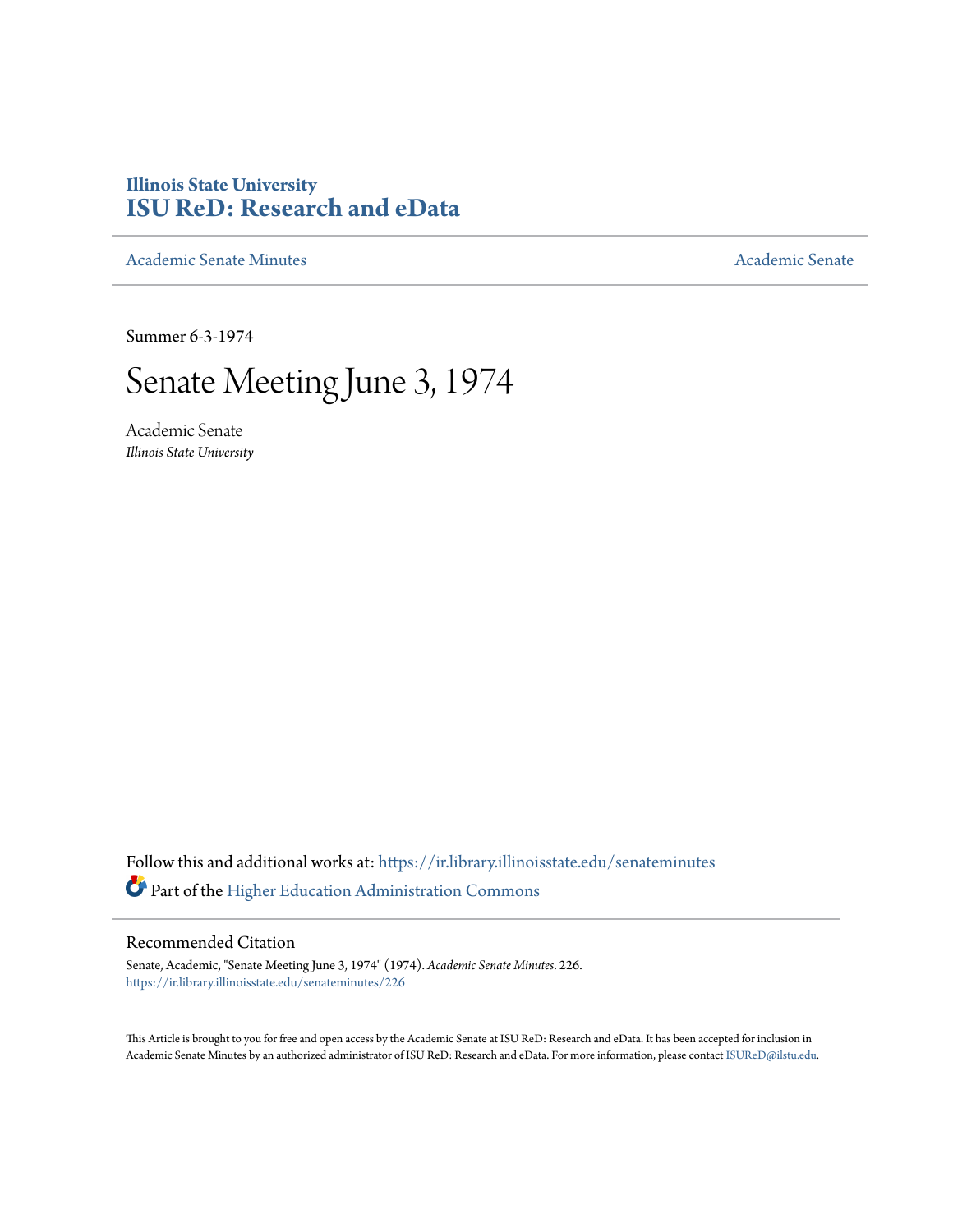**Corrected** 

## EXECUTIVE COMMITTEE

Meeting No. 16 President's Conference Room 4:00 p.m. - 5:05 p.m.

June 3, 1974

Members Present: Tom Henry, Jeff Kolasa, Normand Madore, Arlan Helgeson (for the Administration), Robert Sutherland, Pat Tarrant Visitor: Arley Gillett

The establ ishment of a screening committee for athletic director was discussed. Dr. Gi I lett stated that there was no established procedures for this committee, but that he had tried to paral lei the organization of the selection committees for academic units. He stated that the committee would be composed of two coaches elected by the coaching staff, one woman from women's athletics, one student elected by the Student Association, one alumnus(a) elected by the Alumni Association, one faculty member elected by the Academic Senate, and one member of the Athletic Council. Dr. Gillett will chair the committee. He stated that July 10 was the deadline for appi ications with a target date of early August for the appointment. Mr. Madore asked if this compressed timetable would violate affirmative action guidel ines. Mr. Gil lett stated that the notice of the vacancy would get wide publicity. Dean Helgeson stated that affirmative action quidelines require that you show an earnest effort to get it before people. A mall ing to all the major conferences would get to most Universities. It was recommended that the Executive Committee elect a faculty member now with ratification by the Senate at the June 26 meeting. A motion (Mr. Madore, Mr. Tarrant) to fol low this procedure was approved. A question arose if the director could be a woman, and if more women could be on the committee. Dr. Gil lett responded that this job is director of intercollegiate athletics for men, and although women's athletics naturally would be of concern to the director, he does not have the women's program under his jurisdiction. The floor was opened for nominations. Mr. Madore nominated Thomas Fitch of Curriculum and Instruction. Mr. Sutherland nominated Charles Sherman, Curriculum and Instruction. A motion (Mr. Tarrant, Mr. Kolasa) to close nominations was approved. The nominators provided background data on the two nominees. In the election which fol lowed Thomas Fitch was elected. The ratification of the election of Mr. Fitch to the selection committee for the athletic director was placed on the agenda for the June 26 meeting.

A letter of resignation from Max Rennels was read. A motion (Mr. Madore, Mr. Henry) to accept the resignation with regret was approved. Mr. Madore stated that the Senate needed to examine what was happening to see if this was part of a pattern. The method of filling the vacancy was then discussed. Because there were no vacancies in the Col lege of Fine Arts at the last election, there Is no I ist of current runners-up. A motion (Mr. Madore, Mr. Henry) to ask the Col lege of Fine Arts to hold a special election was approved. Mr. Madore restated his call for a discussion of the causes of the unwillingness of people to participate in governance. He stated the need to investigate the causes of the disinterest and disenchantment was critical.